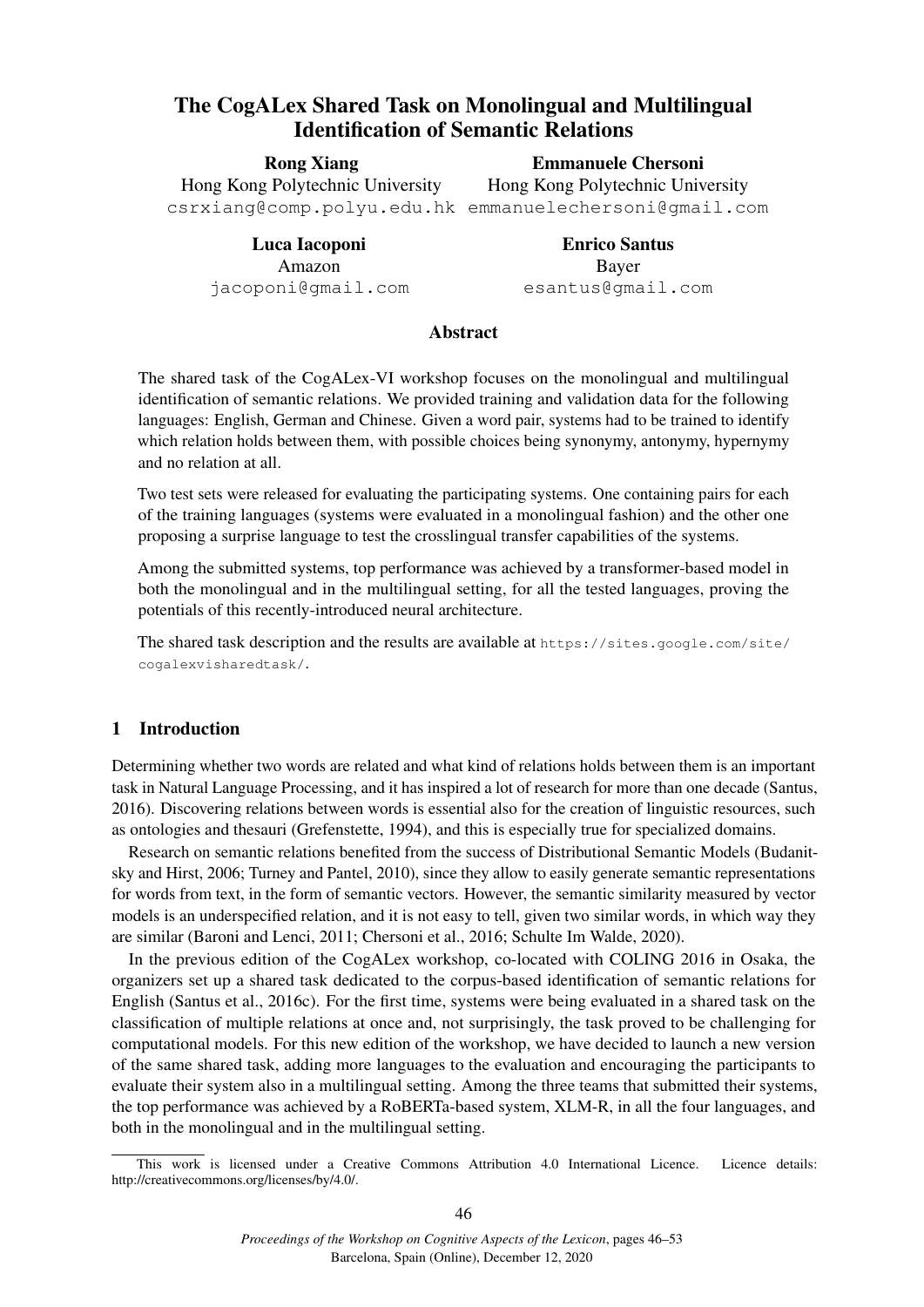### 2 Related Work

The earlier methods for identifying semantic relations were based on patterns. Patterns are generally very precise for identifying relations such as hypernymy-hyponymy (Hearst, 1992; Snow et al., 2004) and meronymy (Berland and Charniak, 1999; Girju et al., 2006), or even multiple relations at once (Pantel and Pennacchiotti, 2006), but their limit is that the two related words have to occur together in a corpus, and thus their recall is limited (Shwartz et al., 2016).

Distributional Models, which do not suffer from such limitations, became then the first choice for the NLP research on semantic relations. In a first phase, researchers focused on the similarity metric, proposing alternatives to cosine that can be more efficient in setting apart a specific semantic relation from the others, e.g. hypernymy (Weeds and Weir, 2003; Clarke, 2009; Lenci and Benotto, 2012; Santus et al., 2014a), synonymy (Santus et al., 2016a) or antonymy (Santus et al., 2014b), or looked for specific differences in their distributional contexts (Scheible et al., 2013). In parallel, the first large datasets for evaluating the identification of semantic relations were being released, including relations such as hypernymy, cohyponymy and antonymy (Baroni and Lenci, 2011; Lenci and Benotto, 2012; Scheible and Schulte Im Walde, 2014; Weeds et al., 2014; Santus et al., 2015).

In a second phase, following the increasing popularity of publicly-available frameworks for training word embeddings such as Word2Vec (Mikolov et al., 2013) and Glove (Pennington et al., 2014), the focus quickly shifted on the usage of these vectors as features for supervised classifiers. Some of these methods train classifiers directly on pairs of vectors (Baroni et al., 2012; Weeds et al., 2014), while others compute DSMs-based metrics first and then use them as features (Santus et al., 2016b). Late attempts to conciliate similarity metrics and word embeddings brought to proposals such as APSyn (Santus et al., 2018).

Some of the more recent contributions proposed even more sophisticated classification approaches. (Shwartz et al., 2016; Roller and Erk, 2016) aim at integrating word embeddings with information coming from lexical patterns, which proved to be extremely accurate for detecting relations. Other researchers introduced modifications to the structure of the vector spaces with the goal of identifying a specific type of semantic relation, for example by modifying the objective function of the Word2Vec training to inject external knowledge from a lexical resource (e.g. WordNet) (Nguyen et al., 2016; Nguyen et al., 2017), or by adding an extra postprocessing step that projects the word vectors into a new space, expressly specialized for modeling the target relation (Vulić and Korhonen, 2018) or even more refined techniques of vector space specialisation (e.g. adversarial specialisation) (Kamath et al., 2019).

However, these contributions mostly tried to address one relation at a time, with rare attempts of tackling the problem in a multiclass setting. The shared task organized in coincidence with CogALex 2016 (Zock et al., 2016) was one of the few exceptions, and the low results achieved by most systems (the top F-score being 0.44) showed the difficulty of distinguishing between multiple relations at once. For this reason, we have decided to propose a similar challenge, yet including another factor of complexity: multilingualism. Considering the recent approaches that have been introduced for semantic relations in multilingual (Wang et al., 2019), crosslingual (Glavaš and Vulic, 2019) and meta learning (Yu et al., 2020) settings, we provided datasets in multiple languages (English, German, Chinese and Italian) and encouraged the participants to train their systems for both monolingual and multilingual evaluation.

## 3 Shared Task

The CogALex-VI shared task was organized as a friendly competition: participants had access to both training and testing datasets, which were respectively released on August 1 and September 1, 2020. The scores of the participating systems were evaluated with the official scripts, and each team had to submit a short paper containing the system description. Among the three participants that submitted their systems, one only submitted results for the English data.

#### 3.1 Task Description

The shared task was split into two main subtasks. In subtask 1, training and validation data are provided for the following languages: English, German and Chinese. Participants are required to use the given datasets to train their model and then, utilize it to identify which relation – among synonymy, antonymy,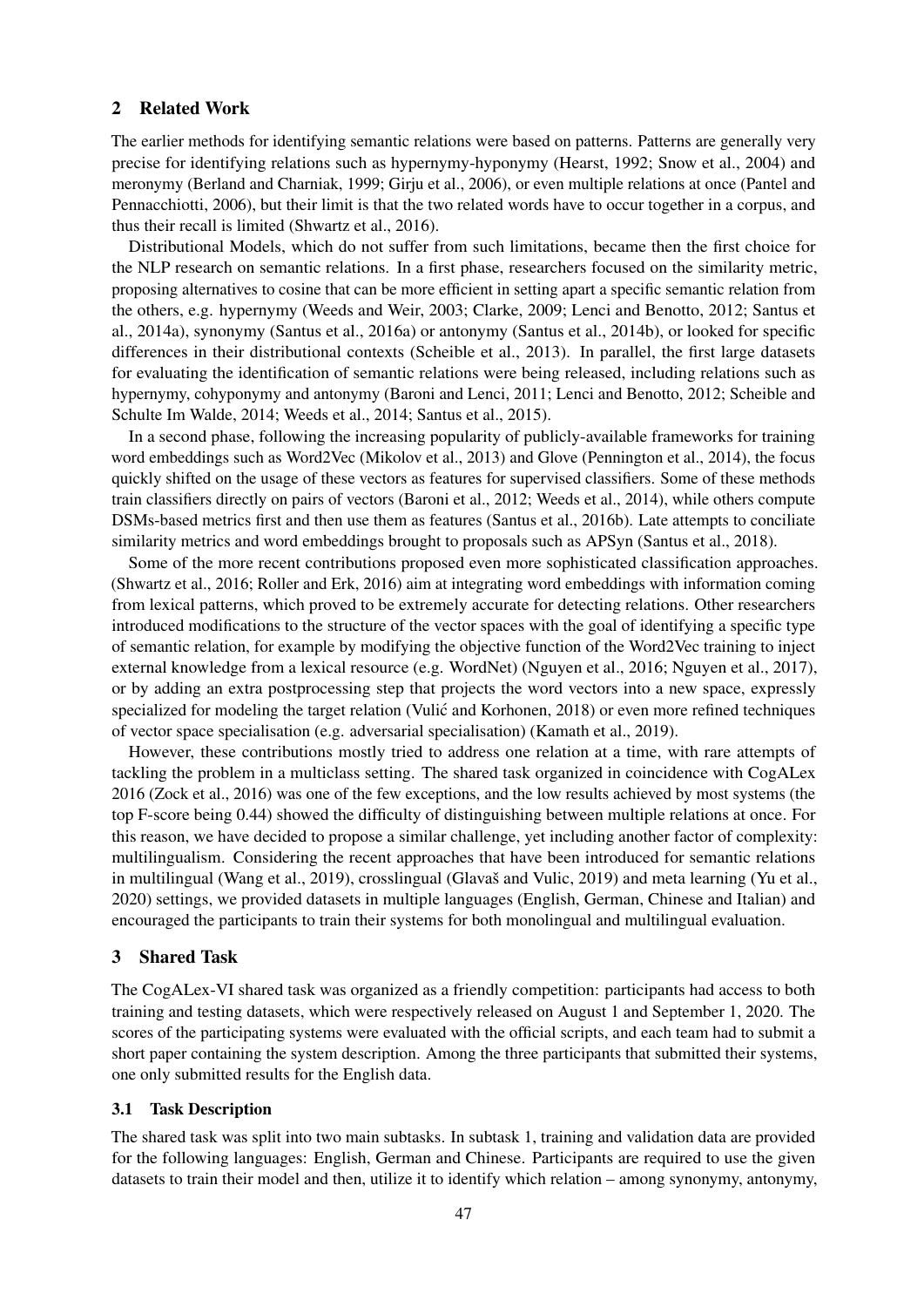hypernymy and no relation at all – holds between two words in a testing set. Predictions are evaluated separately for each language. Subtask 2 aims at evaluating the crosslingual transfer capabilities of the participating systems by testing the already trained models on a surprise language, for which no training data was provided. The chosen evaluation language was Italian.

#### 3.2 Datasets and Tasks

In order to build the CogALex-VI multilingual dataset, four data collections have been adopted: English (Santus et al., 2015), German (Scheible and Schulte Im Walde, 2014), Chinese (Liu et al., 2019) and Italian (Sucameli and Lenci, 2017). Data format was standardized across languages to obtain a word pair per line, followed by the semantic relation holding between the words. A description of the four semantic relations of the shared task is provided in Table 1.

| <b>Relation (label)</b> | <b>Description</b>                             | <b>Example</b> |
|-------------------------|------------------------------------------------|----------------|
| Synonymy (SYN)          | $w1$ can be used with the same meaning of $w1$ | new-novel      |
| Antonymy (ANT)          | $w1$ can be used as the opposite of $w2$       | big-small      |
| Hypernymy (HYP)         | $w1$ is a kind of $w2$                         | cat-animal     |
| Random (RANDOM)         | $w1$ and $w2$ are not related                  | dog-fruit      |

Table 1: Description of the semantic relations

For each language, we tried to obtain a balanced distribution of pairs across classes. A stratified sampling is adopted for English, German and Chinese. 60% of the whole dataset is provided as training dataset, and 20% is used as validation set for above languages. Participants are expected to use the above data for model and parameter tuning. The remaining 20% is given as a test set, with no ground truth. Detailed class statistics can be found in Table 2 (no training and validation data was provided for Italian).

|               | English |       | German |       |       | Chinese |       | Italian |      |      |
|---------------|---------|-------|--------|-------|-------|---------|-------|---------|------|------|
|               | train   | valid | test   | train | valid | test    | train | valid   | test | test |
| <b>SYN</b>    | 842     | 259   | 266    | 782   | 272   | 265     | 402   | 129     | 122  | 187  |
| <b>ANT</b>    | 916     | 308   | 306    | 829   | 275   | 281     | 361   | 136     | 142  | 144  |
| <b>HYP</b>    | 898     | 292   | 279    | 841   | 294   | 286     | 421   | 145     | 129  | 153  |
| <b>RANDOM</b> | 2554    | 877   | 887    | 2430  | 786   | 796     | 1330  | 428     | 445  | 523  |
| TOTAL         | 5210    | 736   | 738    | 4882  | 1627  | 628     | 2514  | 838     | 838  | 1007 |

Table 2: Dataset Statistics

#### 3.3 Participating Teams

Three participants submitted their system to CogALex-VI shared task: HSemID (Colson, 2020), Text2CS (Wachowiak et al., 2020) and TransDNN (Karmakar and McCrae, 2020). All teams took part in subtask 1, while only two of them participated in subtask 2.

Text2TCS exploited a multilingual language model based on XLM-RoBERTa (Conneau et al., 2020), which is pretrained on 100 different languages using CommonCrawl data. To adapt the system to the task, the authors appended a linear layer to XLM-R, followed by a softmax for the classification. This system was fine-tuned on the three training set from different languages simultaneously.

TransDNN proposed an architecture combining BERT (Devlin et al., 2018), LSTM and CNN, in which the BERT embeddings are passed to an LSTM that helps to represent terms having multiple words, and finally reach a convolutional layer followed by a dense layer and a softmax, devised for the classification. This system was trained on the given English dataset and participated only in the first subtask.

HSemID proposed a multilayer perceptron combining 1st and 2nd order representations of semantic associations. The system was trained with default parameters and the representations were built on WaCky corpora for English, German, Italian and a translated WaCky corpus (Baroni et al., 2009) for Chinese.

The methods and corpora used are summarized in Table 3.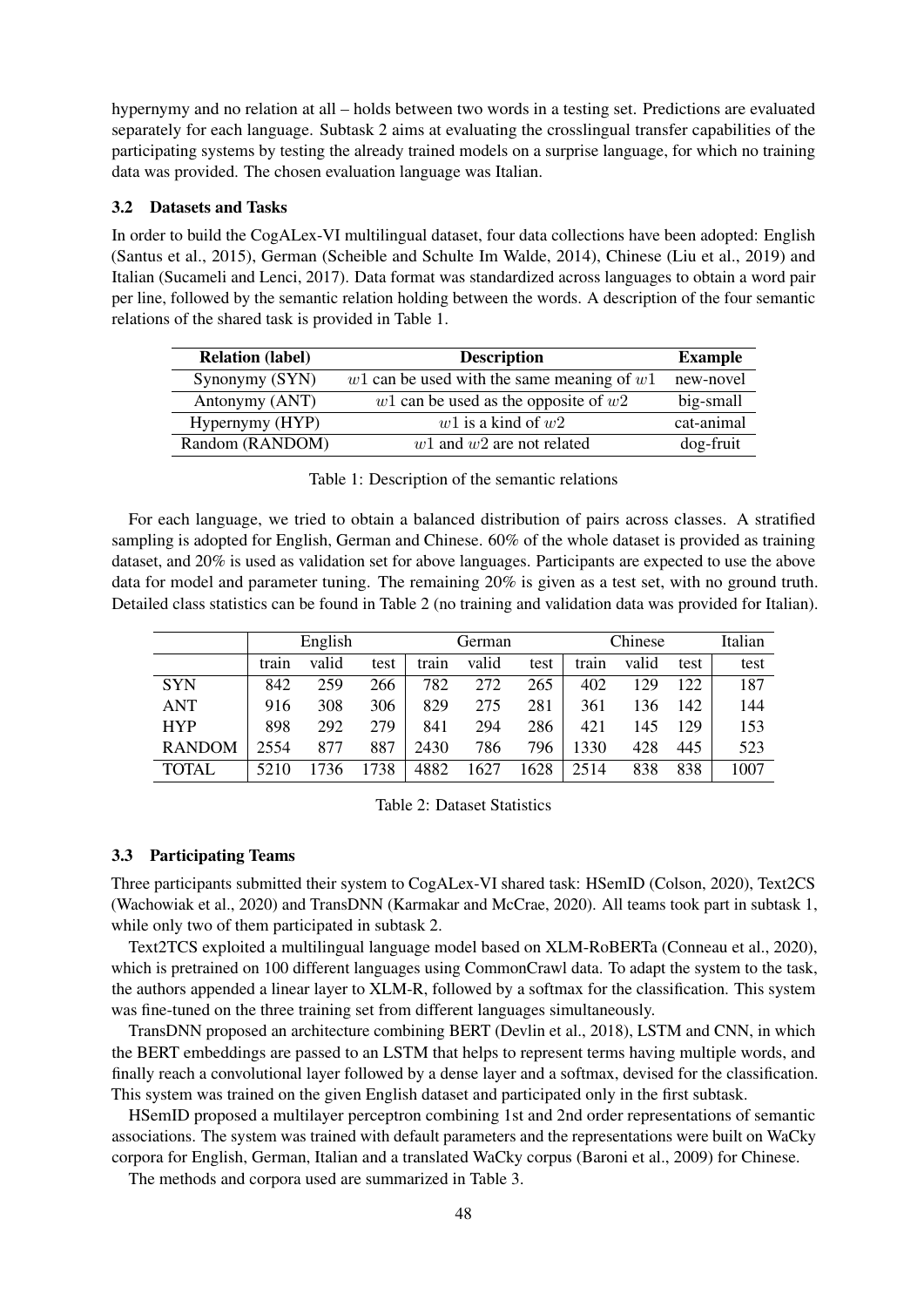| Team            | Method                                                                                                              | Corpus                                                                                                                 |
|-----------------|---------------------------------------------------------------------------------------------------------------------|------------------------------------------------------------------------------------------------------------------------|
| Text2TCS        | multilingual language model XLM-RoBERTa,<br>multilingual training for English, German<br>and Chinese simultaneously | XLM-RoBERTa is trained on 100 different<br>languages using CommonCrawl data                                            |
| <b>TransDNN</b> | <b>BERT, LSTM, CNN</b>                                                                                              | BERT is trained on 3.3 billion tokens using<br>BookCorpus and English Wikipedia Data                                   |
| <b>H</b> SemID  | combination of 1st-order and 2nd-order<br>representations of semantic associations,<br>multilayer perceptron        | WaCky corpora for English, German, Italian<br>and a translated WaCky corpus based on<br>similar seed words of Chinese. |

Table 3: Description of the participating systems

## 4 Evaluation

For the evaluation, participants had to submit their predictions. The output files were expected to contain exactly the same pairs, in the same order, and using the same annotation labels of the gold standard.

Given the gold standard and the system output, our script calculates precision, recall and F1 score. The weighted performance average across the classes was calculated ignoring the RANDOM pairs, as our focus is on the system's capability of detecting actual semantic relations. To this end, only SYN, ANT and HYP were averaged in the final score. The overall ranking was based on such a weighted average.

#### 4.1 Subtask 1

Table 4 summarizes the performance of the systems in the three languages. <sup>1</sup> With the only exception of Text2TCS in Chinese, the relatively low F1 scores indicate that the task of identifying semantic relations is still hard to solve and that performance would benefit from more attention by the research community. Another interesting fact is that all participating systems show a similar pattern with regard to precision and recall. These systems tend to result in higher precision, while recall remains relatively low.

| System         | <b>Overall Precision</b> | Overall Recall | Overall F1 |  |
|----------------|--------------------------|----------------|------------|--|
| <b>English</b> |                          |                |            |  |
| Text2TCS       | 0.602                    | 0.455          | 0.517      |  |
| TransDNN       | 0.563                    | 0.355          | 0.428      |  |
| <b>HSemID</b>  | 0.400                    | 0.276          | 0.320      |  |
| German         |                          |                |            |  |
| Text2TCS       | 0.592                    | 0.435          | 0.500      |  |
| <b>HSemID</b>  | 0.395                    | 0.258          | 0.312      |  |
| <b>Chinese</b> |                          |                |            |  |
| Text2TCS       | 0.904                    | 0.860          | 0.881      |  |
| <b>HSemID</b>  | 0.501                    | 0.331          | 0.377      |  |

Table 4: Performance of participating systems for subtask 1

The best performing system is Text2TCS. It outperforms the others in every metric for three languages, achieving 0.52 F1 score for English, 0.50 for German, and 0.88 for Chinese. Due to the lack of non-English pre-trained models, TransDNN only provided results for English, ranking second with 0.43 F1 score. The gap between Text2TCS and TransDNN is lower for precision (0.039) than for recall (0.1). HSemID performs worse in subtask 1, lagging behind the other systems by a large margin.

As described in Table 3, all the systems utilize neural networks, although they differ in the architecture complexity and corpus size. In particular, transformer-based architectures demonstrate to outperform simpler approaches, such as the HSemID one.

As for the different languages, it is unexpected that systems perform best in Chinese. In order to gain insights into this surprising result, we investigated misclassification for both English and Chinese. In English, 287 pairs out of 1738 were misclassified by all the systems. Errors concerned 79 SYN, 76 ANT and 90 HYP, which were in most cases misclassified as RANDOM. This indicates that recall still needs to

<sup>&</sup>lt;sup>1</sup>The detailed scores by class can be found in the system description papers.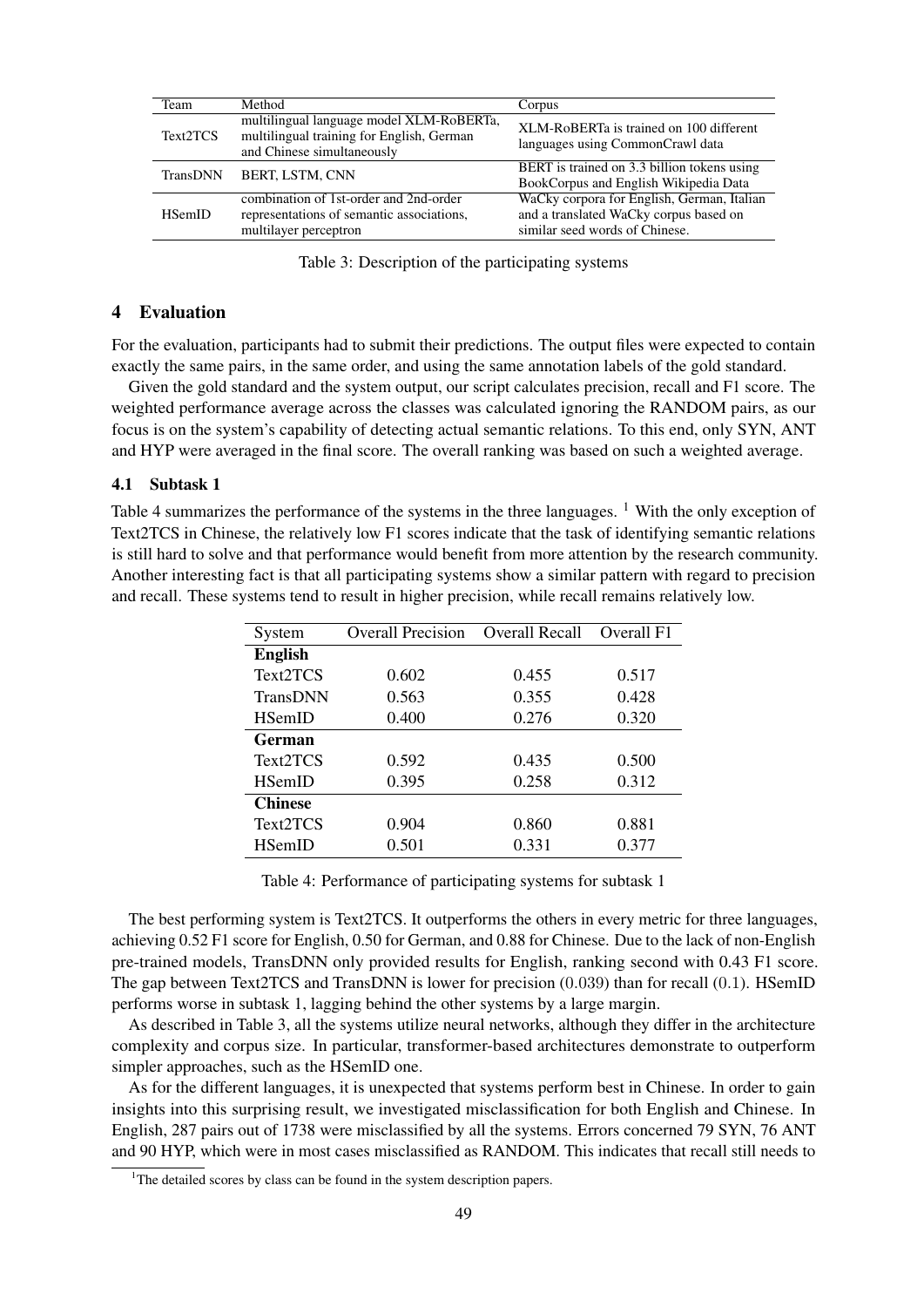be improved. As it is shown in Table 5, RANDOM represents an important interference factor in every relation type. On the contrary, we did not find any RANDOM instance which was incorrectly classified as SYN. Another common confusion of the system was between SYN and HYP, because of the similar nature of these semantic relations (see for example the pairs "gauge-test" and "confine-constrain").

| English     |           |               |               | Chinese        |                      |               |               |
|-------------|-----------|---------------|---------------|----------------|----------------------|---------------|---------------|
| W1          | W2        | Gold          | Pred          | W <sub>1</sub> | W2                   | Gold          | Pred          |
| fan         | blow on   | <b>SYN</b>    | <b>RANDOM</b> | 私人(private)    | 公立(public)           | <b>ANT</b>    | <b>RANDOM</b> |
| workforce   | loiterers | <b>ANT</b>    | <b>RANDOM</b> | $#$ (diverse)  | 眼花繚亂(dazed)          | <b>SYN</b>    | <b>RANDOM</b> |
| zone        | reguale   | <b>HYP</b>    | <b>RANDOM</b> | 打氣(cheer)      | $%$ (encourage)      | <b>HYP</b>    | <b>RANDOM</b> |
| swat        | hit       | <b>SYN</b>    | <b>RANDOM</b> | 哪裏(where)      | $\hat{\gamma}$ (now) | <b>RANDOM</b> | <b>SYN</b>    |
| misconstrue | gesture   | <b>RANDOM</b> | <b>HYP</b>    | 貼(stick)       | 黏(sticky)            | <b>HYP</b>    | <b>SYN</b>    |
| maze        | path      | <b>ANT</b>    | <b>HYP</b>    | 狹隘(narrow)     | 窄 $($ narrow $)$     | <b>HYP</b>    | <b>ANT</b>    |
| guage       | test      | <b>SYN</b>    | <b>HYP</b>    | 輕聲(whisper)    | 低聲(low voice)        | <b>SYN</b>    | <b>ANT</b>    |
| confine     | constrain | <b>HYP</b>    | <b>SYN</b>    | 斥(blame)       | $($ $($ enable $)$   | <b>HYP</b>    | <b>SYN</b>    |
| chap        | dude      | <b>SYN</b>    | <b>ANT</b>    | 醫學(medicine)   | 學術(academy)          | <b>HYP</b>    | <b>SYN</b>    |
| arrive      | rest      | <b>RANDOM</b> | <b>ANT</b>    | 糕(cake)        | 糕點(cake)             | <b>HYP</b>    | <b>SYN</b>    |
|             |           |               |               |                |                      |               |               |

Table 5: Sample of pairs that were misclassified by all systems

The common misclassified pairs for Chinese were less than for English. Only 47 instances out of 838 were wrongly classified by both Text2TCS and HSemID. It can be found in Table 5 that most errors are related to SYN and HYP. The Chinese dataset seems to show a neater distinction between semantic relations, compared to other tested languages. Moreover, it was not possible to identify any evidence for regular errors in the Chinese dataset (i.e. no relation types were more prone to be confused).

## 4.2 Subtask 2

Table 6 summarizes the results for the subtask 2, that is in the identification of semantic relations in Italian, proposed in the test as the surprise language. Both systems obtain metrics that are comparable to those obtained in subtask 1 for English and German. The small gap between trained models in subtask 1 and zero-shot learning approaches subtask 2 implies a certain degree of commonalities between European languages. Also in this case, Text2TCS largely outperforms HSemID. Once more, both systems retain higher precision than recall. Interestingly, however, the gap between the systems is this time higher for precision (0.192) than for recall (0.133).

| System        | Overall Precision Overall Recall Overall F1 |       |       |
|---------------|---------------------------------------------|-------|-------|
| Text2TCS      | 0.557                                       | 0.429 | 0.477 |
| <b>HSemID</b> | 0.365                                       | 0.296 | 0.325 |

Table 6: Performance of participating systems for subtask 2 (Italian)

## 5 Conclusions

In this paper, we have described the CogALex-VI shared task, which focused on monolingual and multilingual identification of semantic relations. Three teams have submitted their system. All of them have addressed subtask 1 (i.e. identifying relations in languages for which a training set was released: English, German and Chinese), while only two teams addressed subtask 2 (i.e. identifying relations in a surprise language: Italian). All the submitted systems utilized neural networks, but with different level of complexity. The evaluation shows that transformer-based approaches obtain better performance than other neural methods. These approaches, in particular, are also behind the recent developments in natural language processing, showing incredible capabilities in a large set of domains and applications. Probably because of such capabilities, traditional NLP tasks, such as the identification of semantic relations, are gradually losing traction in the community. This shared task meant to show how such core NLP tasks remain a big challenge, which would require more attention by the community to possibly generate even more powerful and robust semantic representations.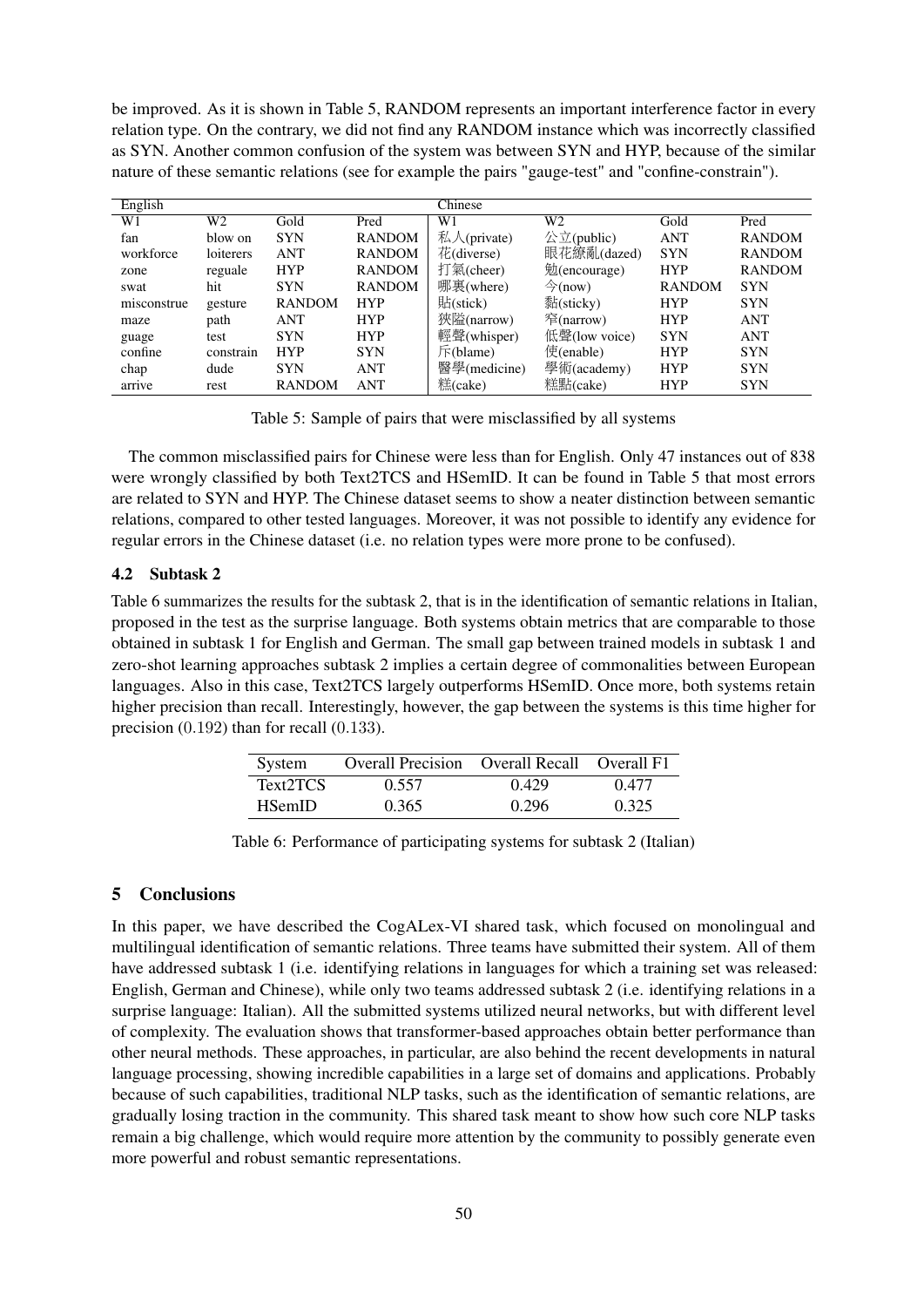#### References

- Marco Baroni and Alessandro Lenci. 2011. How We BLESSed Distributional Semantic Evaluation. In *Proceedings of the ACL Workshop on GEometrical Models of Natural Language Semantics*.
- Marco Baroni, Silvia Bernardini, Adriano Ferraresi, and Eros Zanchetta. 2009. The WaCky Wide Web: A Collection of Very Large Linguistically Processed Web-Crawled Corpora. *Language resources and evaluation*, 43(3):209–226.
- Marco Baroni, Raffaella Bernardi, Ngoc-Quynh Do, and Chung-chieh Shan. 2012. Entailment Above the Word Level in Distributional Semantics. In *Proceedings of EACL*.
- Matthew Berland and Eugene Charniak. 1999. Finding Parts in Very Large Corpora. In *Proceedings of ACL*.
- Alexander Budanitsky and Graeme Hirst. 2006. Evaluating Wordnet-Based Measures of Lexical Semantic Relatedness. *Computational Linguistics*, 32(1):13–47.
- Emmanuele Chersoni, Giulia Rambelli, and Enrico Santus. 2016. CogALex-V Shared Task: ROOT18. In *Proceedings of the COLING Workshop on Cognitive Aspects of the Lexicon*.
- Daoud Clarke. 2009. Context-Theoretic Semantics for Natural Language: An Overview. In *Proceedings of the EACL workshop on Geometrical Models of Natural Language Semantics*.
- Jean-Pierre Colson. 2020. Extracting Meaning by Idiomaticity: Description of the HSemID system at CogALex VI (2020). In *Proceedings of the COLING Workshop on Cognitive Aspects of the Lexicon*.
- Alexis Conneau, Alexei Baevski, Ronan Collobert, Abdelrahman Mohamed, and Michael Auli. 2020. Unsupervised cross-lingual representation learning for speech recognition. *arXiv preprint arXiv:2006.13979*.
- Jacob Devlin, Ming-Wei Chang, Kenton Lee, and Kristina Toutanova. 2018. Bert: Pre-training of deep bidirectional transformers for language understanding. *arXiv preprint arXiv:1810.04805*.
- Roxana Girju, Adriana Badulescu, and Dan Moldovan. 2006. Automatic Discovery of Part-Whole Relations. *Computational Linguistics*, 32(1):83–135.
- Goran Glavaš and Ivan Vulic. 2019. Generalized Tuning of Distributional Word Vectors for Monolingual and Cross-lingual Lexical Entailment. In *Proceedings of ACL*.
- Gregory Grefenstette. 1994. Explorations in Automatic Thesaurus Discovery. In *PubMed Abstract| Publisher Full Text OpenURL*.
- Marti A Hearst. 1992. Automatic Acquisition of Hyponyms from Large Text Corpora. In *Proceedings of COL-ING*.
- Aishwarya Kamath, Jonas Pfeiffer, Edoardo Ponti, Goran Glavaš, and Ivan Vulic. 2019. Specializing Distribu- ´ tional Vectors of All Words for Lexical Entailment. In *Proceedings of the ACL Workshop on Representation Learning for NLP*.
- Saurav Karmakar and John P McCrae. 2020. CogALex-VI Shared Task: Bidirectional Transformer-Based Identification of Semantic Relations. In *Proceedings of the COLING Workshop on Cognitive Aspects of the Lexicon*.
- Alessandro Lenci and Giulia Benotto. 2012. Identifying Hypernyms in Distributional Semantic Spaces. In *Proceedings of \*SEM*.
- Hongchao Liu, Emmanuele Chersoni, Natalia Klyueva, Enrico Santus, and Chu-Ren Huang. 2019. Semantic Relata for the Evaluation of Distributional Models in Mandarin Chinese. *IEEE access*, 7:145705–145713.
- Tomas Mikolov, Kai Chen, Greg Corrado, and Jeffrey Dean. 2013. Efficient Estimation of Word Representations in Vector Space. *arXiv preprint arXiv:1301.3781*.
- Kim Anh Nguyen, Sabine Schulte im Walde, and Ngoc Thang Vu. 2016. Integrating Distributional Lexical Contrast into Word Embeddings for Antonym-Synonym Distinction. In *Proceedings of ACL*.
- Kim Anh Nguyen, Maximilian Köper, Sabine Schulte im Walde, and Ngoc Thang Vu. 2017. Hierarchical Embeddings for Hypernymy Detection and Directionality. *Proceedings of EMNLP*.
- Patrick Pantel and Marco Pennacchiotti. 2006. Espresso: Leveraging Generic Patterns for Automatically Harvesting Demantic Relations. In *Proceedings of COLING-ACL*.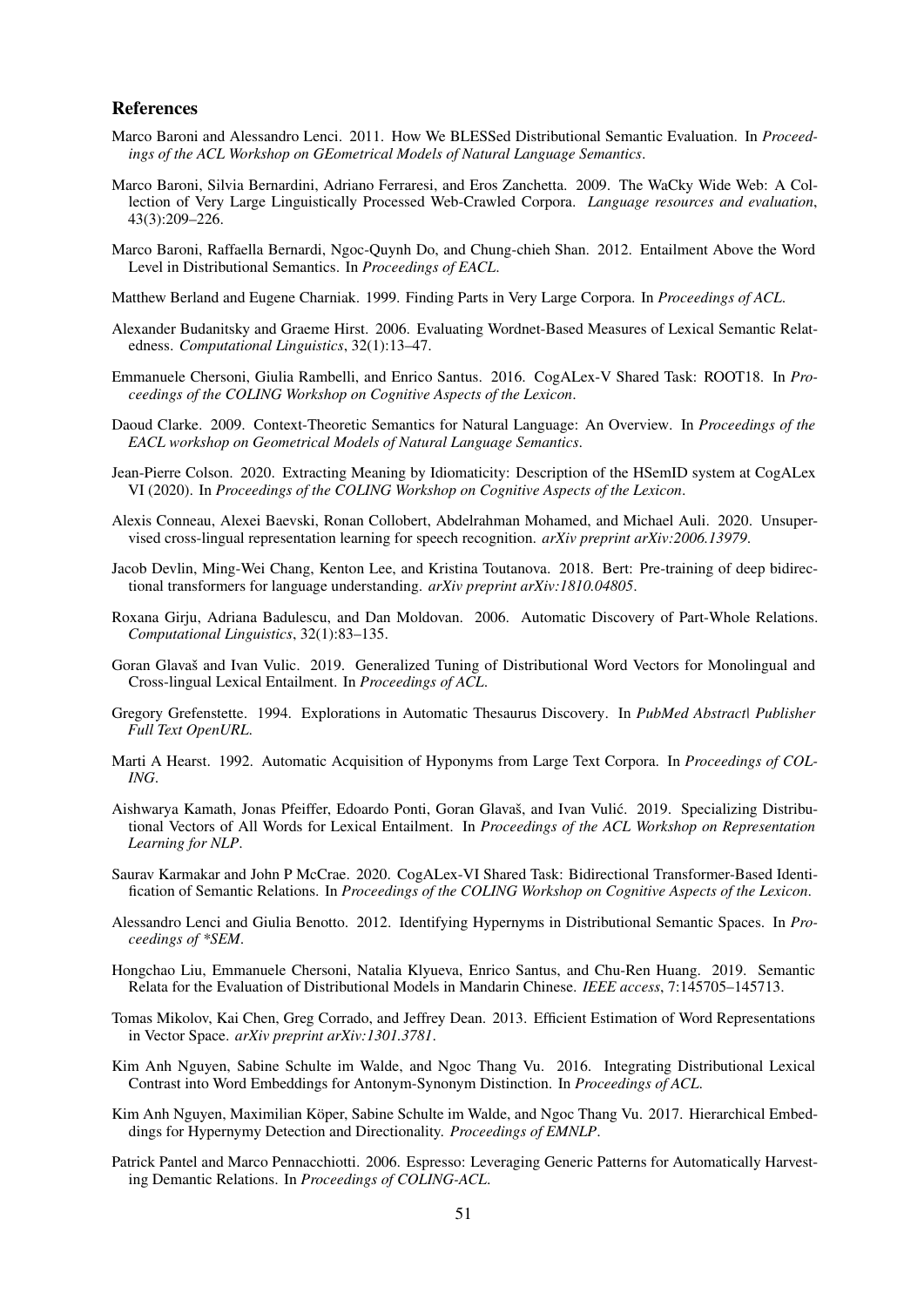- Jeffrey Pennington, Richard Socher, and Christopher D Manning. 2014. Glove: Global Vectors for Word Representation. In *Proceedings of EMNLP*.
- Stephen Roller and Katrin Erk. 2016. Relations such as hypernymy: Identifying and exploiting hearst patterns in distributional vectors for lexical entailment. In *Proceedings of EMNLP*.
- Enrico Santus, Alessandro Lenci, Qin Lu, and Sabine Schulte Im Walde. 2014a. Chasing Hypernyms in Vector Spaces with Entropy. In *Proceedings of EACL*.
- Enrico Santus, Qin Lu, Alessandro Lenci, and Chu-Ren Huang. 2014b. Taking Antonymy Mask Off in Vector Space. In *Proceedings of PACLIC*.
- Enrico Santus, Frances Yung, Alessandro Lenci, and Chu-Ren Huang. 2015. Evalution 1.0: An Evolving Semantic Dataset for Training and Evaluation of Distributional Semantic Models. In *Proceedings of the ACL Workshop on Linked Data in Linguistics: Resources and Applications*.
- Enrico Santus, Tin-Shing Chiu, Qin Lu, Alessandro Lenci, and Chu-Ren Huang. 2016a. What a Nerd! Beating Students and Vector Cosine in the ESL and TOEFL Datasets. In *Proceedings of LREC*.
- Enrico Santus, Alessandro Lenci, Tin-Shing Chiu, Qin Lu, and Chu-Ren Huang. 2016b. Nine Features in a Random Forest to Learn Taxonomical Semantic Relations. In *Proceedings of LREC*.
- Enrico Santus, Anna Rogers, Stefan Evert, and Alessandro Lenci. 2016c. The CogALex-V Shared Task on the Corpus-Based Identification of Semantic Relations. In *Proceedings of the COLING Workshop on Cognitive Aspects of the Lexicon*.
- Enrico Santus, Hongmin Wang, Emmanuele Chersoni, and Yue Zhang. 2018. A Rank-Based Similarity Metric for Word Embeddings. In *Proceedings of ACL*.
- Enrico Santus. 2016. *Making Sense: From Word Distribution to Meaning*. Ph.D. thesis, Hong Kong Polytechnic University.
- Silke Scheible and Sabine Schulte Im Walde. 2014. A Database of Paradigmatic Semantic Relation Pairs for German Nouns, Verbs, and Adjectives. In *Proceedings of the COLING Workshop on Lexical and Grammatical Resources for Language Processing*.
- Silke Scheible, Sabine Schulte Im Walde, and Sylvia Springorum. 2013. Uncovering Distributional Differences Between Synonyms and Antonyms in a Word Space Model. In *Proceedings of IJCNLP*.
- Sabine Schulte Im Walde. 2020. Distinguishing between Paradigmatic Semantic Relations across Word Classes: Human Ratings and Distributional Similarity. *Journal of Language Modelling*, 8:53–101.
- Vered Shwartz, Yoav Goldberg, and Ido Dagan. 2016. Improving Hypernymy Detection with an Integrated Path-Based and Distributional Method. In *Proceedings of ACL*.
- Rion Snow, Daniel Jurafsky, and Andrew Y Ng. 2004. Learning Syntactic Patterns for Automatic Hypernym Discovery. In *Proceedings of NIPS*.
- Irene Sucameli and Alessandro Lenci. 2017. PARAD-it: Eliciting Italian Paradigmatic Relations with Crowdsourcing. In *Proceedings of CLIC.it*.
- Peter D Turney and Patrick Pantel. 2010. From Frequency to Meaning: Vector Space Models of Semantics. *Journal of Artificial Intelligence Research*, 37:141–188.
- Ivan Vulic and Anna Korhonen. 2018. Injecting Lexical Contrast into Word Vectors by Guiding Vector Space ´ Specialisation. In *Proceedings of The ACL Workshop on Representation Learning for NLP*.
- Lennart Wachowiak, Christian Lang, Barbara Heinisch, and Dagmar Gromann. 2020. CogALex-VI Shared Task: Transrelation - A Robust Multilingual Language Model for Multilingual Relation Identification. In *Proceedings of the COLING Workshop on Cognitive Aspects of the Lexicon*.
- Chengyu Wang, Yan Fan, Xiaofeng He, and Aoying Zhou. 2019. A Family of Fuzzy Orthogonal Projection Models for Monolingual and Cross-lingual Hypernymy Prediction. In *The World Wide Web Conference*.

Julie Weeds and David Weir. 2003. A general Framework for Distributional Similarity. In *Proceedings of EMNLP*.

Julie Weeds, Daoud Clarke, Jeremy Reffin, David Weir, and Bill Keller. 2014. Learning to Distinguish Hypernyms and Co-hyponyms. In *Proceedings of COLING*.